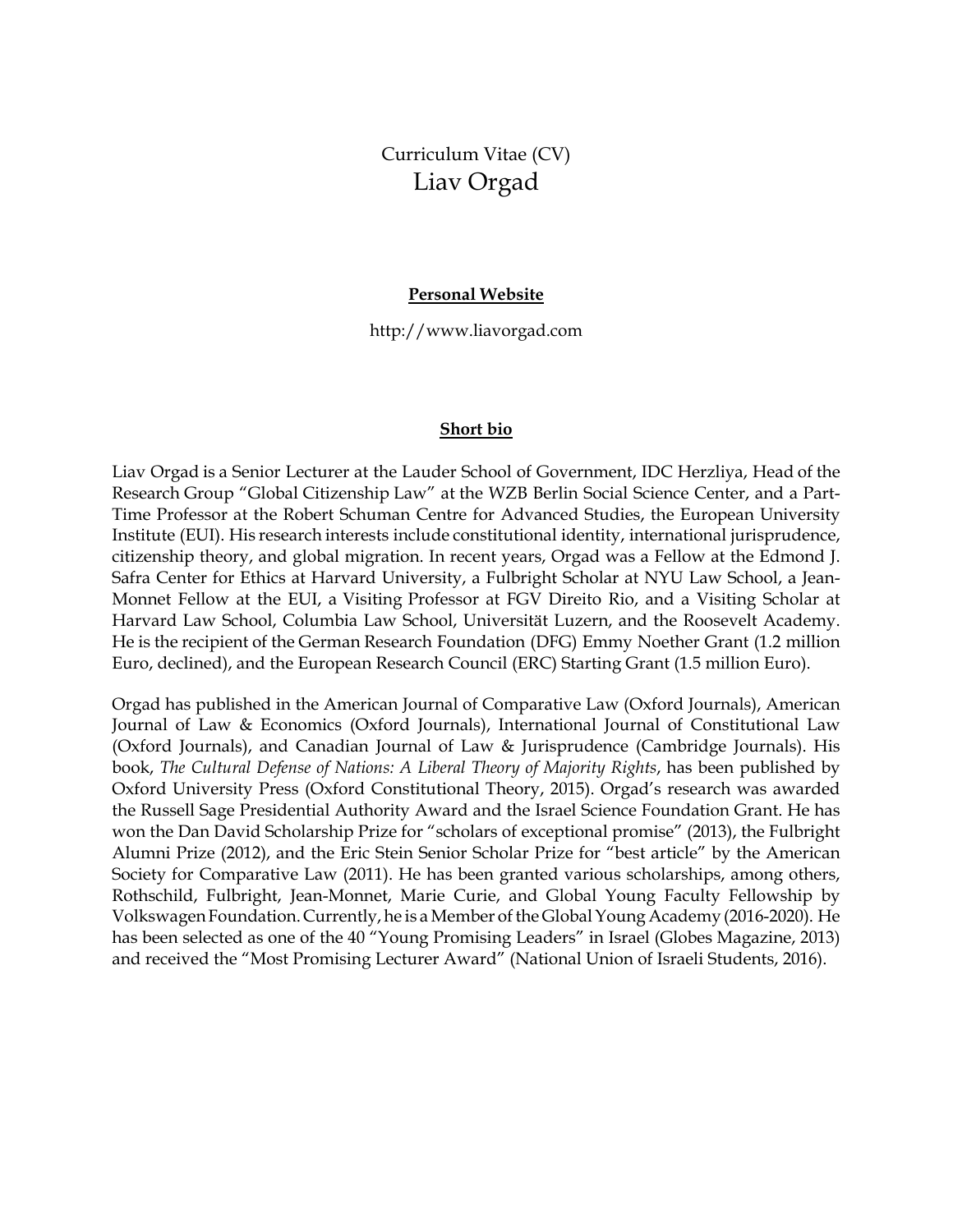# **Current Academic Appointments**

| <b>INTERDISCIPLINARY CENTER (IDC) HERZLIYA, Israel</b>                                                                     | 2010-present  |
|----------------------------------------------------------------------------------------------------------------------------|---------------|
| Senior Lecturer, Lauder School of Government                                                                               |               |
| Senior Lecturer (2014-16); Lecturer (2010-14), Radzyner School of Law                                                      |               |
| EUROPEAN UNIVERSITY INSTITUTE, Robert Schuman Centre for Advanced Studies, Italy                                           | 2017- present |
| Part-Time Professor; Director, "Global Citizenship Law" Project                                                            |               |
| <b>WZB BERLIN SOCIAL SCIENCE CENTER, Germany</b>                                                                           | 2017-present  |
| Head of the Research Group "Global Citizenship Law"                                                                        |               |
| <b>Previous Academic Positions</b>                                                                                         |               |
| COLUMBIA UNIVERSITY, Law School, USA<br><b>Visiting Professor</b>                                                          | Spring 2017   |
| FREIE UNIVERSITÄT BERLIN, Germany<br>Marie Curie Fellow (2014-15); Dahlem Research School Fellow, Faculty of Law (2014-15) | 2014-2016     |
| HARVARD UNIVERSITY, Edmond J. Safra Center for Ethics, USA<br>Fellow-in-Residence                                          | 2015-2016     |
| FGV DIREITO RIO, School of Law, Brazil<br><b>Visiting Professor</b>                                                        | May 2015      |
| <b>UNIVERSITY OF LUCERNE, Switzerland</b><br>Visiting Fellow, Center for Comparative Constitutional Law and Religion       | Summer 2014   |
| EUROPEAN UNIVERSITY INSTITUTE, Robert Schuman Centre for Advanced Studies, Italy<br>Jean Monnet Fellow                     | 2013-2014     |
| NYU SCHOOL OF LAW, Tikvah Center for Law & Jewish Civilization, USA<br><b>Fulbright Scholar</b>                            | 2012-2013     |
| HARVARD UNIVERSITY, Law School, USA<br><b>Visiting Researcher</b>                                                          | 2008-2009     |
| ROOSEVELT ACADEMY, Utrecht University, the Netherlands<br>Fellow, International Human Rights Academy                       | Summer 2008   |
| COLUMBIA UNIVERSITY, Law School, USA<br>Visiting Scholar                                                                   | 2007-2008     |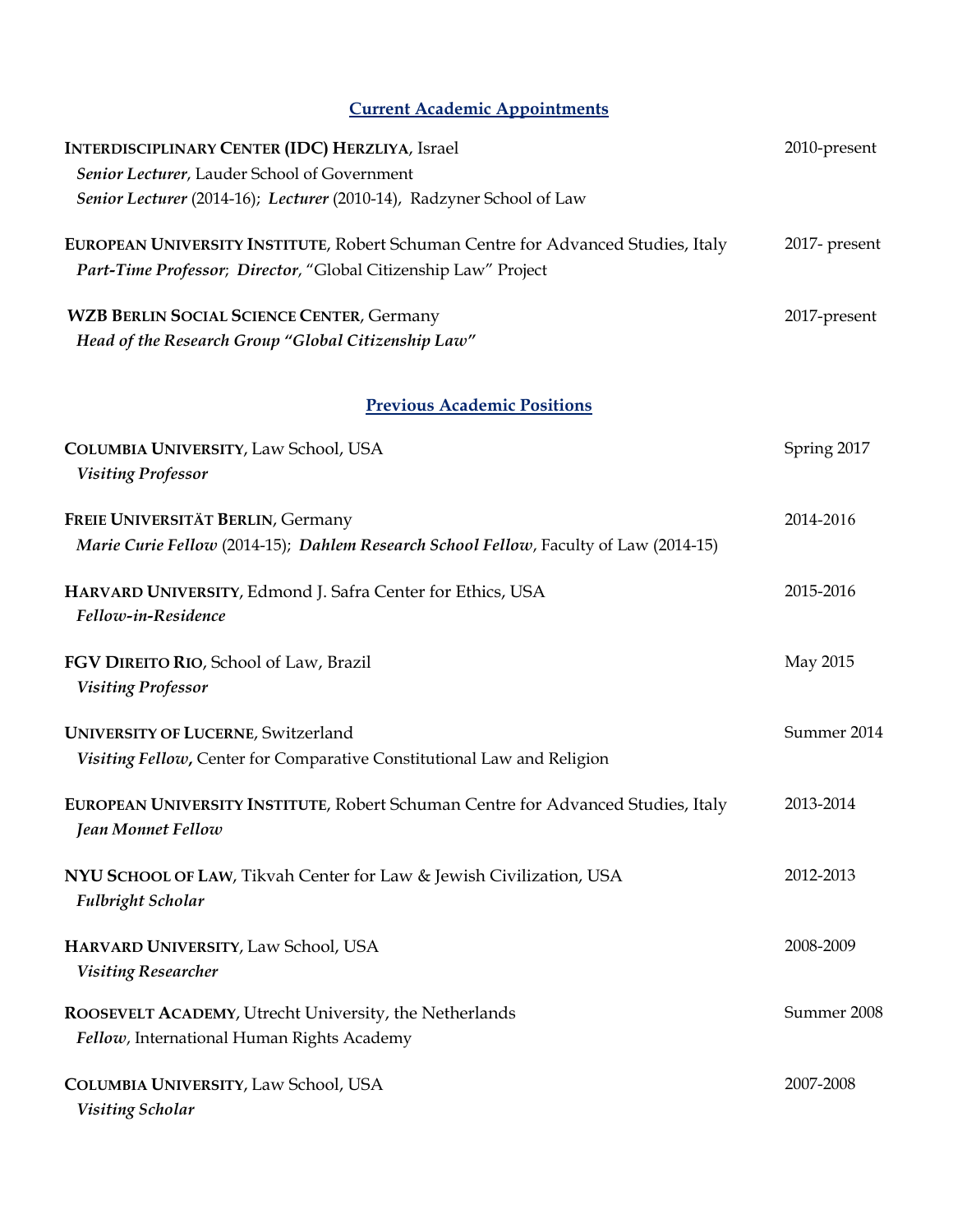#### **Education**

| LL.D., (Doctor of Laws), School of Law, Hebrew University of Jerusalem, Israel     | 2007-2011 |
|------------------------------------------------------------------------------------|-----------|
| LL.M., School of Law, Columbia University, USA                                     | 2006-2007 |
| LL.M., School of Public Policy, Hebrew University of Jerusalem, Israel             | 2003-2005 |
| LL.B., School of Law, Interdisciplinary Center Herzliya (IDC), Israel              | 1998-2002 |
| <b>B.A.,</b> School of Government, Interdisciplinary Center Herzliya (IDC), Israel | 1998-2002 |

# **Membership of Scientific Societies**

- Global Young Academy (2016-2020)
- Global Young Faculty (2009-2011)

#### **Professional Service**

*Journal Reviewer*: Journal of Empirical Legal Studies; British Journal of Political Science; Citizenship Studies; EUDO Citizenship; International Migration Review; Bar-Ilan Law Studies; Jerusalem Law Review

*Grant Reviewer*: The Netherlands Organisation for Scientific Research (NWO), 2013; Marsden Fund—Royal Society of New Zealand, 2013

*Ph.D. Dissertation Reviewer*: Hebrew University of Jerusalem, 2012

#### **Organization of International Conferences**

- *Freie Universität Berlin, Harvard University (Edmond J. Safra Center for Ethics), and Max Planck Institute*, "Immigration, Citizenship, and Democracy: Contemporary Ethical Dilemmas," 17 participants, Co-organizer, August 2017
- *Freie Universität Berlin and Justus Liebig Universität Gießen*, "Immigration, Citizenship, and Constitutional Identity: Germany in a Global Perspective," 19 participants, Co-organizer, Berlin, 9-10 June 2016
- *European University Institute*, "Citizenship and the Franchise: Theoretical, Legal and Empirical Perspectives," 12 participants, Co-organizer, Florence, 25 April 2014
- *Duke, Kenan Institute for Ethics*, **"**Human Rights and Diaspora: Minorities and Liberal Citizenship," 14 participants, Co-organizer, Durham, 25-26 April 2013
- *Israel Democracy Institute*, "Immigration and the Future of the Nation-State," 25 participants, Co-organizer, Jerusalem, 17-18 March 2013
- *Duke, Kenan Institute for Ethics*, "Moralities of Migration: Loyalty, Identity, and Migration," 12 participants, Coorganizer, Durham, 26-27 April 2012
- *IDC Herzliya*, "Immigration, Liberalism, and the Nation-State: Israel in a Global Perspective," 24 participants, Organizer, Herzliya, 30-31 October 2010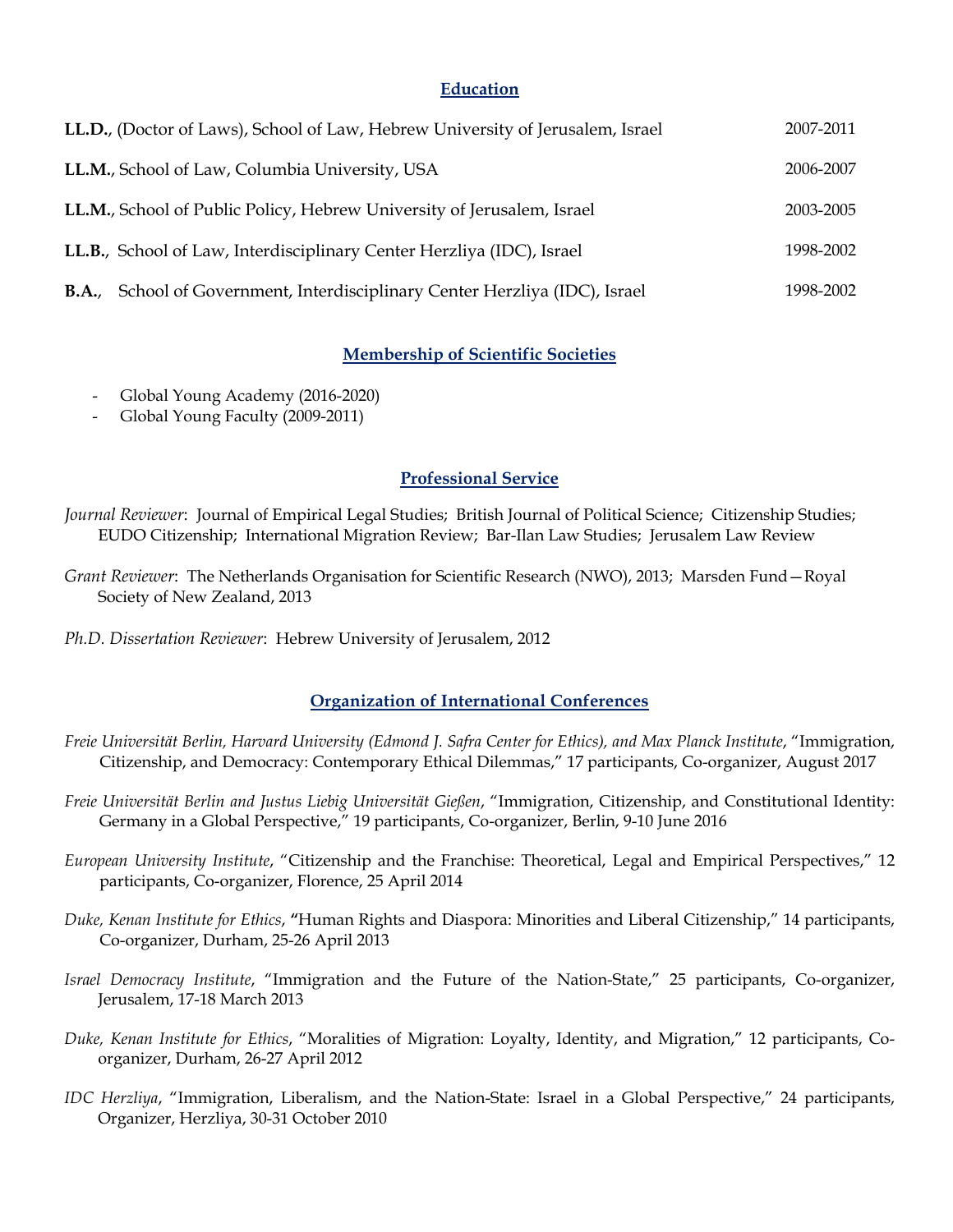# **Fellowships**

| Harvard University, Edmond J. Safra Center for Ethics, Fellow-in-Residence | 2015-2016 |
|----------------------------------------------------------------------------|-----------|
| <b>University of Lucerne</b> , Research Fellows Program                    | 2014      |
| Freie Universität Berlin, DRS Postdoctoral Fellowship                      | 2014-2015 |
| European University Institute, Jean Monnet Postdoctoral Fellowship         | 2013-2014 |
| NYU School of Law, Tikvah Scholarship                                      | 2012-2013 |
| Rothschild Foundation, Postdoctoral Fellowship                             | 2012-2013 |
| Fulbright Foundation, Postdoctoral Fellowship                              | 2012-2013 |
| Fulbright Foundation, Outreach Lecturing Fund                              | 2013      |
| Global Young Faculty, Our Common Future Fellowship                         | 2010      |
| <b>Israel Fund for Advancement of Education</b> , Doctoral Fellowship      |           |
| <b>ISEF Foundation</b> , Doctoral Fellowship                               | 2006-2010 |
| Friedrich Naumann Stiftung, Human Rights Academy Scholarship               | 2008      |
| Columbia University, Institute for Israel and Jewish Studies Fellowship    | 2007-2008 |
| Jewish Federation, E. David Fischman Scholarship                           | 2006-2007 |

# **Prizes**

| Dan David Foundation, Scholarship Prize for Postdoctoral Students of Exceptional Promise        | 2013 |
|-------------------------------------------------------------------------------------------------|------|
| Fulbright Foundation, Alumni Prize for Excellence                                               | 2012 |
| American Society of Comparative Law, Eric Stein Senior Scholar Prize for Best Scholarly Article | 2011 |
| Israeli Association of Public Law, Gorney Prize for Outstanding Young Scholars in Public Law    | 2011 |
| Hebrew University, Zilberg Prize for Excellent Doctoral Dissertation                            | 2011 |
| <b>Wolf Foundation, Wolf Prize for Outstanding Achievements of Young Scholars</b>               | 2010 |
| Columbia Law School, James Kent Scholar Award for Outstanding Academic Achievement              | 2007 |

# **Grants**

| <b>ERC Starting Grant</b> , European Research Council                     | € 1,499,588 | 2017-2021 |
|---------------------------------------------------------------------------|-------------|-----------|
| <b>Emmy Noether Grant, German Research Foundation, Germany (declined)</b> | € 1,205,250 | 2016-2020 |
| Freie Universität Berlin, International Workshop                          | € 9,103     | 2016      |
| Marie Curie Intra-European Fellowship, European Commission                | € 216,952   | 2015-2016 |
| Fritz Thyssen Foundation, Conference Grant, Germany (co-organizer)        | € 15,500    | 2015      |
| Israel Institute Research Grant, USA                                      | \$9,600     | 2014      |
| <b>Israel Science Foundation</b> , Israel                                 | \$62,000    | 2013-2015 |
| Russell Sage Presidential Authority Award, Russell Sage Foundation, USA   | \$33,500    | 2012      |
| Minerva Grant, Minerva Center for Human Rights, Israel                    | \$2,500     | 2012      |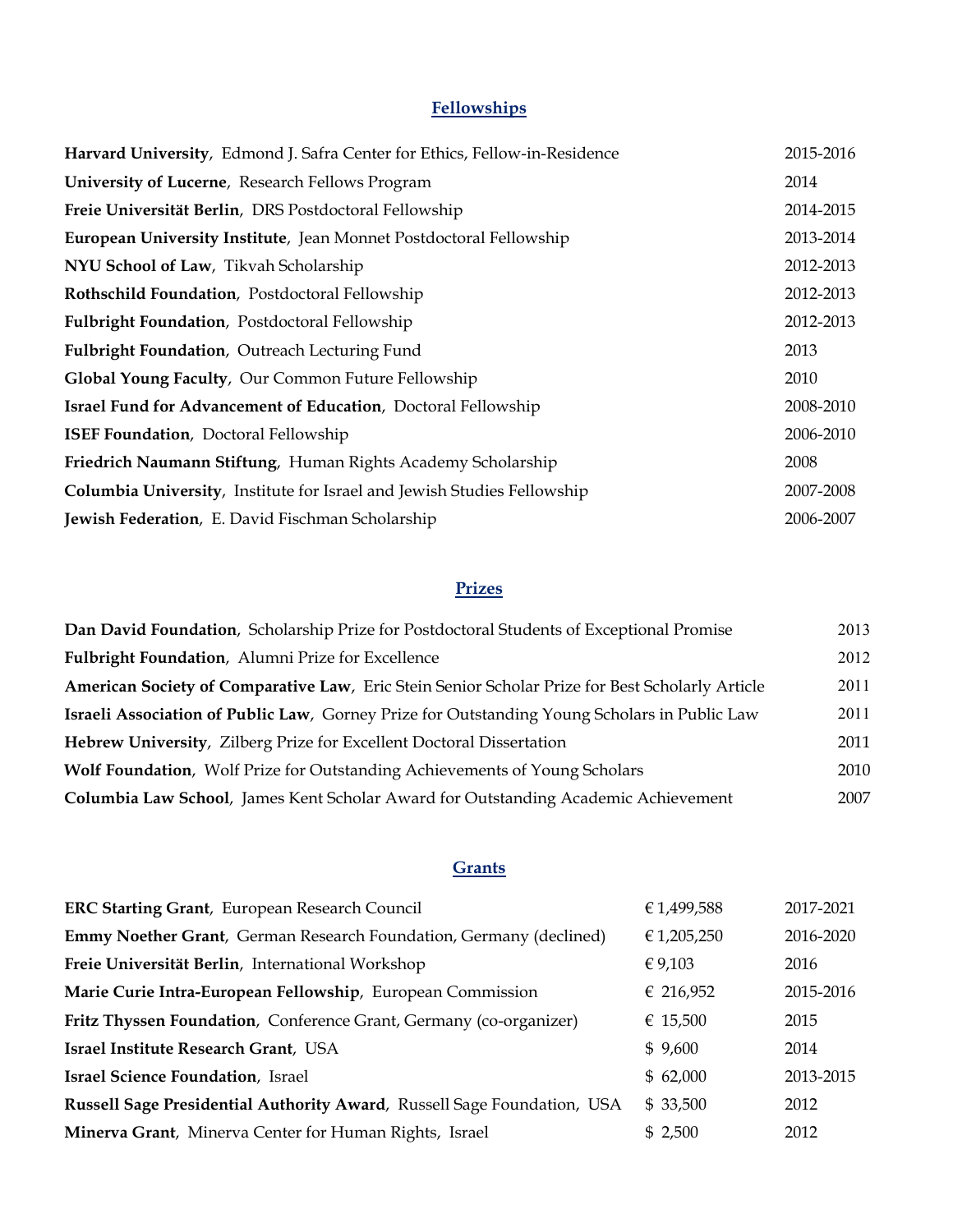# **Publications**

# *Book*

1. Liav Orgad, *The Cultural Defense of Nations: A Liberal Theory of Majority Rights* (Oxford University Press, Oxford Constitutional Theory, January 2016).

*Reviewed by*: Prospect Magazine (UK); Haaretz (Israel); Der Tagesspiegel (Germany); New Rambler Review (USA); Human Rights Law Review (Oxford Journals); Eurasian Law Journal (Russia); LSE Review of Books (UK). *Book Symposium*: *Verfassungsblog*, Center for Global Constitutionalism, WZB Berlin.

# *Edited Volumes*

2. *The Nation State and Immigration: The Age of Population Movements* (Sussex Academic Press, 2014, co-edited with Anita Shapira, Yedidia Stern, and Alexander Yakobson)

# *Articles*

- 3. Liav Orgad, "Liberalism, Allegiance, and Obedience: The Inappropriateness of Loyalty Oaths in A Liberal Democracy," 17(1) *Canadian Journal of Law & Jurisprudence* 99 (2014). Cambridge University Press.
- 4. Badi Hasisi, Yoram Margalioth, and Liav Orgad, "Ethnic Profiling in Airport Screening: Lessons from Israel, 1968-2010," 14(2) *American Law & Economics Review* 1 (2012). Oxford University Press.
- 5. Liav Orgad, "The Preamble in Constitutional Interpretation," 8(4) *International Journal of Constitutional Law* (I-CON) 714 (2011). Oxford University Press.
- 6. Liav Orgad, "Creating New Americans: The Essence of Americanism under the Citizenship Test," 47(5) *Houston Law Review* 1227 (2011), excerpts reprinted in *Citizenship and Its Discontents*, Yale Global Constitutionalism Seminar (Bruce Ackerman and Jed Rubenfeld editors, 2011).
- 7. Liav Orgad, "Illiberal Liberalism: Cultural Restrictions on Migration and Access to Citizenship in Europe," 58(1) *American Journal of Comparative Law* 53 (2010). Oxford University Press.
- 8. Liav Orgad and Theodore Ruthizer, "Race, Religion and Nationality in Immigration Selection: 120 Years after the Chinese Exclusion Case," 26(2) *Constitutional Commentary* 237 (2010).
- 9. Liav Orgad, "'Cultural Defence' of Nations: Cultural Citizenship in France, Germany, and the Netherlands," 15(6) *European Law Journal* 719 (2009).
- 10. Liav Orgad, "Love and War: Family Migration in Time of National Emergency," 23(1) *Georgetown Immigration Law Journal* 85 (2008).

# *Review Essays & Works in Collections*

11. Liav Orgad, "Law and Theory of Naturalization," in *Oxford Handbook of Citizenship* (Ayelet Shachar, Rainer Bauböck, Maarten Vink, and Irene Bloemraad eds., Oxford University Press, forthcoming, 2017).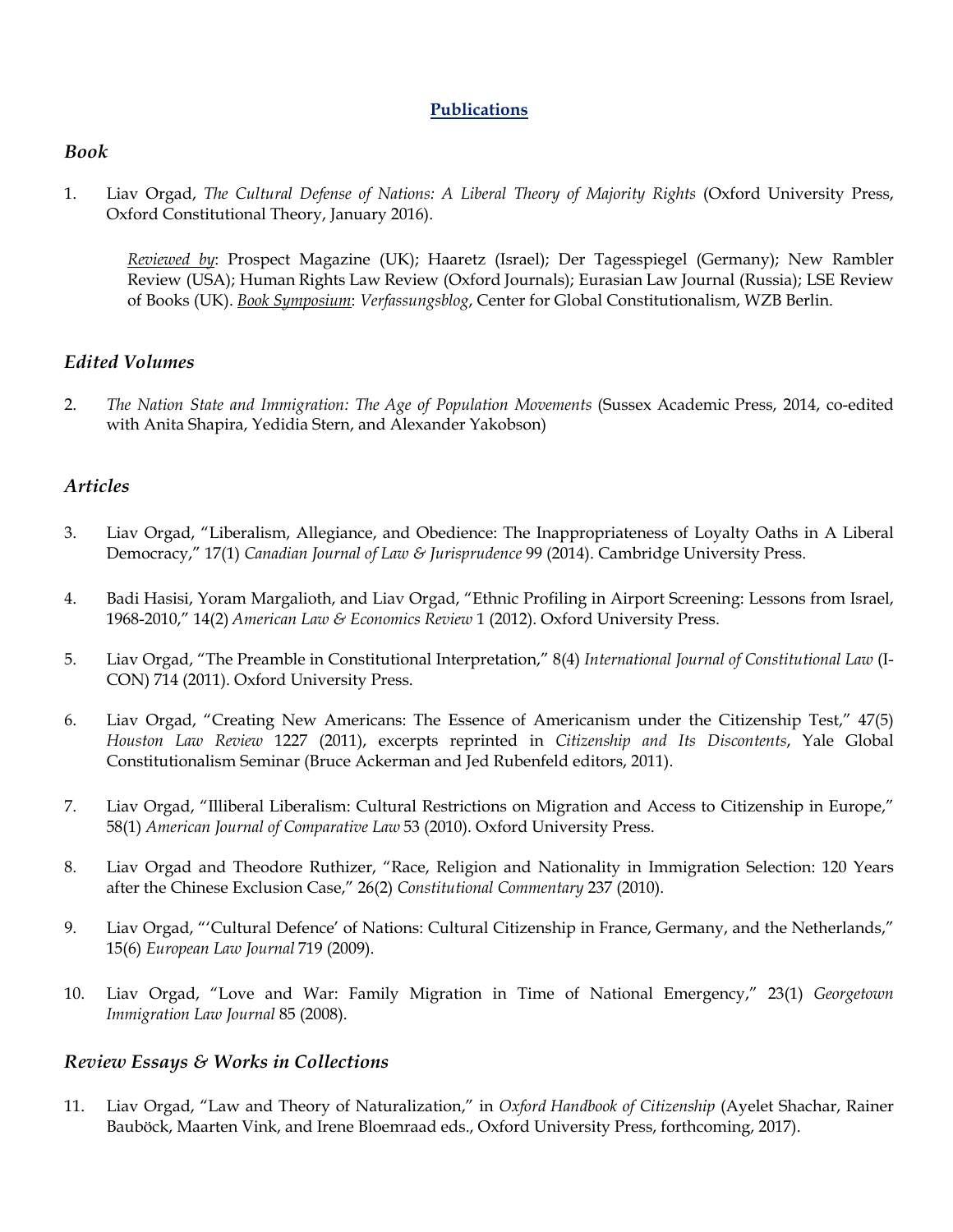- 12. Liav Orgad, "The Citizenship Puzzle," 59(2) *American Journal of Comparative Law* 594 (2011).
- 13. Liav Orgad, *"*Five Liberal Concerns about Citizenship Tests," in *How Liberal Are Citizenship Tests?* EUI Working Paper RSCAS 2010/41 (Rainer Bauböck & Christian Joppke eds., 2010).
- 14. Amnon Rubinstein, Liav Orgad, and Shlomo Avineri, *Managing Global Migration: A Strategy for Israeli Immigration Policy*" (2010) (Position Paper, Ruth Gavison editor).
- 15. Liav Orgad, "The State of Israel and the Diaspora—Interrelation," in *Between Thriving and Decline: Annual Assessment* 2004-2005 (Rami Tal editor, 2005).

#### *Articles [Hebrew]*

- 20. Liav Orgad and Yoram Rabin, "Access to Court in Time of War," 29(2) *Bar-Ilan Law Studies* 469 (2014).
- 21. Liav Orgad, "The Loyalty Riddle: Who Owes What to Whom?" 14 *IDC Law Review* 723 (2012).
- 22. Liav Orgad and Shay Lavie, "Judicial Directive: Empirical and Normative Assessment," 34 *Tel Aviv Law Review* 437 (2011).
- 23. Liav Orgad, "Immigration, Terrorism and Human Rights," 25(3*) Bar-Ilan Law Studies* 485 (2009).
- 24. Liav Orgad, "Whose Constitution? Extraterritorial Application of Israel's Basic Laws," 12(1) *Haifa Law Review*  145 (2009).
- 25. Liav Orgad, Yoram Rabin, and Roy Peled, "Transfer of Sovereignty over Populated Territories from Israel to a Palestinian State: The International Law Perspective," 10 *Haifa Law Review* 187 (2007).
- 26. Amnon Rubinstein and Liav Orgad, "Human Rights, National Security, and Jewish Majority: The Case of Restrictions of Family Migration," 48 *Israel Bar Association Law Review* 315 (2006).
- 27. Liav Orgad, "The Israeli Arab Minority and The Exemption from Military Service," 19 *Hamishpat Law Review* 26 (2005), reprinted in *Democracy and National Security in Israel* (Benyamin Neuberger et al. eds. 2007).
- 28. Amnon Rubinstein and Liav Orgad, "The Legal Status of the Constitutional Preamble: The Israeli Case," 20 *Hamishpat Law Review* 38 (2005), reprinted in *Israel in the Next Decade* (Uriel Reichman & David Nahmias editors, 2006).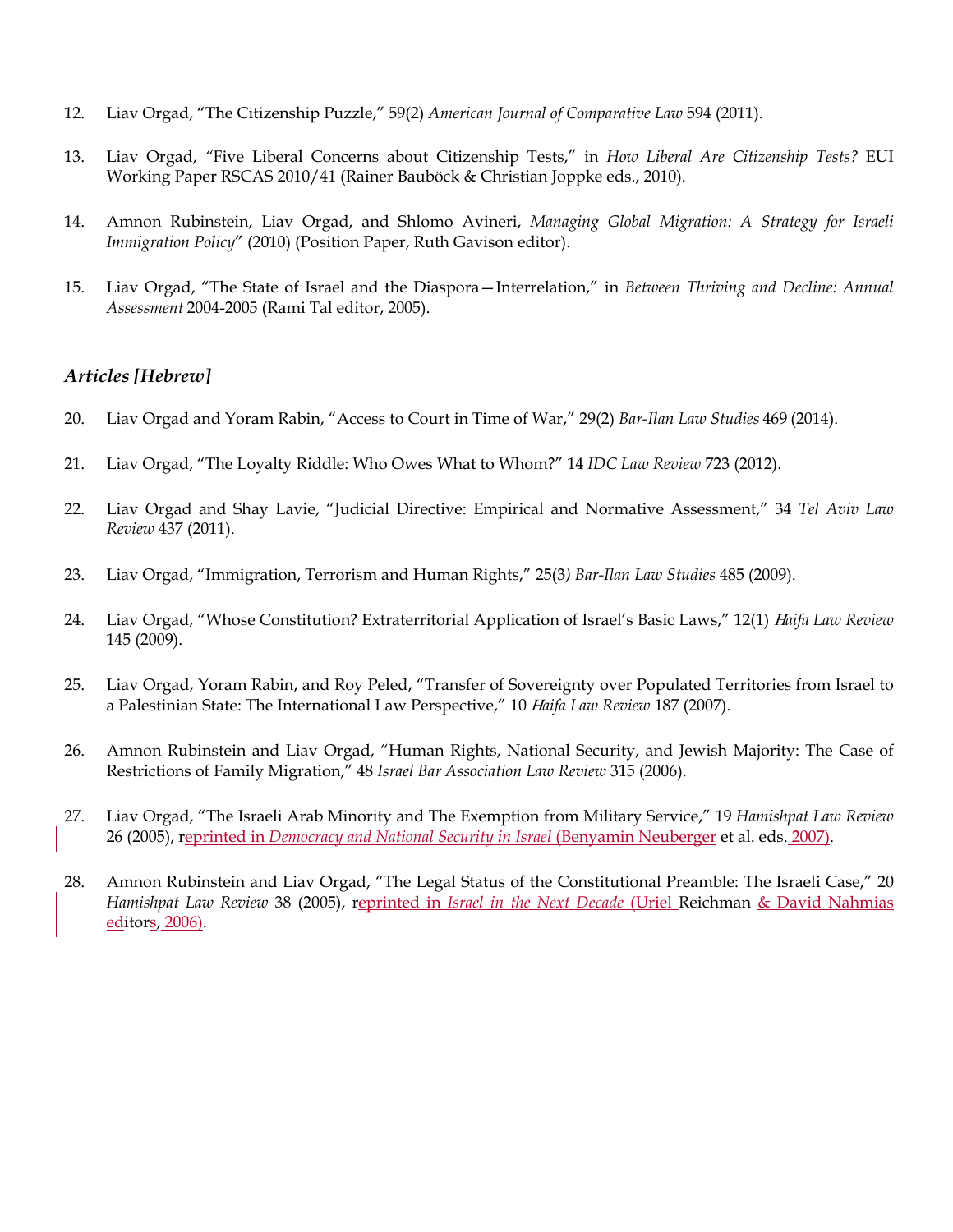# **Academic Presentations**

#### *Cultural Defense of Nations: A Liberal Theory of Majority Rights*

- UNILU Summer School on Legal Pluralism and Human Rights (July 2016)
- Harvard Book Store (April 2016)
- Harvard Center for Ethics (April 2016)
- Harvard Law School (February 2016)
- European University Institute (November 2013; March 2014; April 2014, April 2016)
- Wissenschaftszentrum Berlin für Sozialforschung (WZB) (November 2013; August 2015)
- University of Konstanz (July 2015)
- FGV Direito Rio, Brazil (May 2015)
- Swiss Institute of Comparative Law (November 2014)
- University of Lucerne (October 2014)
- Humboldt University, Law & Society Institute Berlin (June 2014)
- Giessen University (May 2014)
- University of Bern (October 2013)
- Hawaii Law School (May 2013)

# *Ethnic Profiling in Airport Screening: Lessons from Israel, 1968-2010*

- Columbia Law School, American Law and Economics Association*,* Annual Meeting (May 2011)
- Yale Law School, 5th Annual Conference on Empirical Legal Studies (November 2010)

# *Liberalism, Allegiance, and Obedience*

- European University Institute (December 2013)
- Qatar*,* Texas A&M University at Qatar (February 2013)
- Duke University, Kenan Institute for Ethics (April 2012)
- University of Miami, School of Law, Immigration Law Workshop (April 2012)
- George Washington University, American Society of Comparative Law Conference (April 2012)
- Hebrew University, Public Law Workshop (November 2011)

# *Illiberal Liberalism: Cultural Restrictions on Migration and Access to Citizenship in Europe*

- Harvard University, Graduate School of Education, the Askwth Forum (October 2010)
- The Galilee Colloquia on Social, Moral & Legal Philosophy**,** Kfar Blum, Israel (June 2009)
- Hebrew University, The Minerva Center for Human Rights (May 2009)
- London School of Economics (LSE), 19th Annual ASEN Conference (April 2009)
- Princeton University, Law and Public Affairs Program (February 2009) 4th Comparative Law Works-in-Progress Workshop, American Society of Comparative Law
- Harvard Law School, Visiting Researchers and Scholars Forum (November 2008)

# *The Preamble in Constitutional Interpretation*

- Institute of Advanced Legal Studies, London (June 2010)
- W.G. Hart Legal Workshop on Comparative Perspectives of Constitutions
- Harvard Law School, Visiting Researchers and Scholars Forum (December 2009)

# *Creating New Americans: The Essence of Americanism under the Citizenship Test*

- American Society for Legal History, 2010 Annual Meeting, Philadelphia (November 2010)
- Harvard Law School, European Law Association (February 2009)

# *Cultural Defence of Nations: Cultural Citizenship in France, Germany and the Netherlands*

- International Studies Association (ISA)*,* Annual Convention, Montreal (March 2011)
- Hebrew University, The Minerva Center for Human Rights (January 2009)
- Humboldt University, 7th International Workshop for Young Scholars (November 2008)